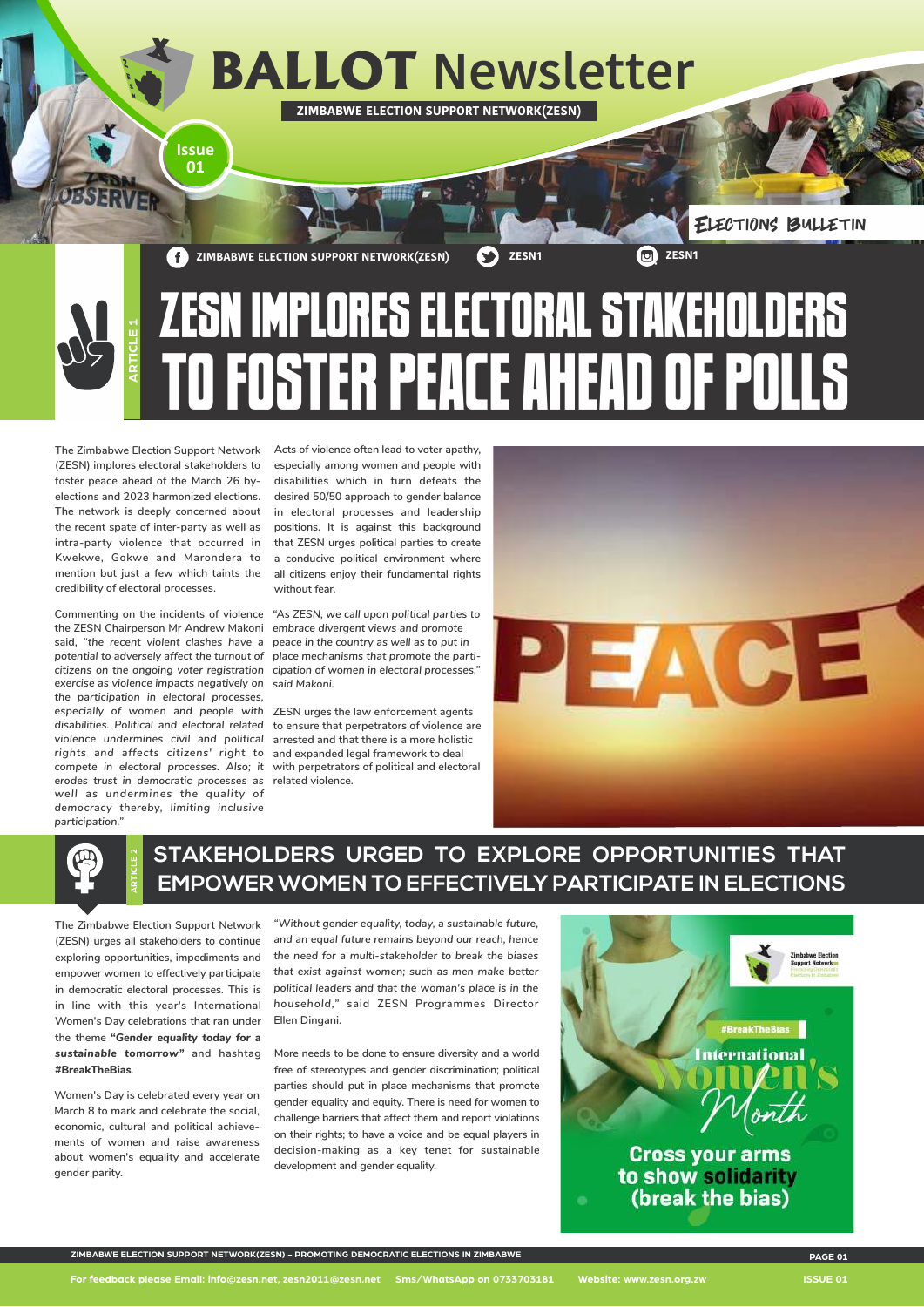

## MARRIAGE CERTIFICATE REQUIREMENT FOR FEMALE CANDIDATES HINDERS 50/50 REPRESENTATION



**THE Zimbabwe Electoral Commission (ZEC) has come under fire for allegedly frustrating women's political participation by imposing stringent 'discriminatory' requirements for aspiring female candidates. This is against the background that female candidates were asked to provide marriage certificates or divorce papers for previously married women during the Nomination process in what critics said hindered progress in achieving the 50/50 gender representation quota as stipulated in the Constitution.**

**The Nomination Court sat on January 26 to accept papers from aspiring candidates for the March 26 by-elections.**

**Statistics from Nomination Court in Harare for example; show that out of the 46 candidates duly nominated to contest parliamentary seats, only six of the candidates were female. There are also fewer female candidates in local government elections compared to males.**

**Residents Association Coalition for Electoral reforms called for the scrapping of the marriage and divorce certificates requirements in future by-elections and ahead of the 2023 elections if the country is to achieve 50/50 gender representation.**

*"We note with concern the discriminatory practices in the nomination court processes of demanding marriage certificates on female candidates and divorce papers for previously married women, while the same documentation is not required for men," chairperson of the Residents Association Coalition for Electoral reforms in Masvingo Anoziva Muguti said.*

**Section 17 of the Constitution of Zimbabwe provides for equal representation of women and men in all areas of decision-making. The Constitution provides for women's quota in the National Assembly, and Constitutional Amendment No.2 provides for a quota in local government.** 

**Muguti added,** *"This also comes against a background where women comprise just 14 percent of councillors in Zimbabwe and this figure has declined by two percentage points in each election since 2013 when women comprised 18 percent of the elected representatives in local government. "Genuine and credible elections are nourished by a complex ecosystem made up of interlocking human rights protections: the impartial rule of law and respect for fundamental freedoms and human rights."*



**According to the World Economic Forum (WEF-2017), women's political leadership has been shown to have several societal benefits, such as inequality reduction, increased cooperation across party and ethnic lines, and increased prioritization of social issues, like health, education, parental leave, and pensions.**





*The Constitution provides for women's quota in the National Assembly, and* 

*Constitutional Amendment No.2 provides for a quota in local government.* 

**For feedback please Email: info@zesn.net, zesn2011@zesn.net Sms/WhatsApp on 0733703181 Website: www.zesn.org.zw ISSUE 01**

**Nomination Court in session: Source ZEC**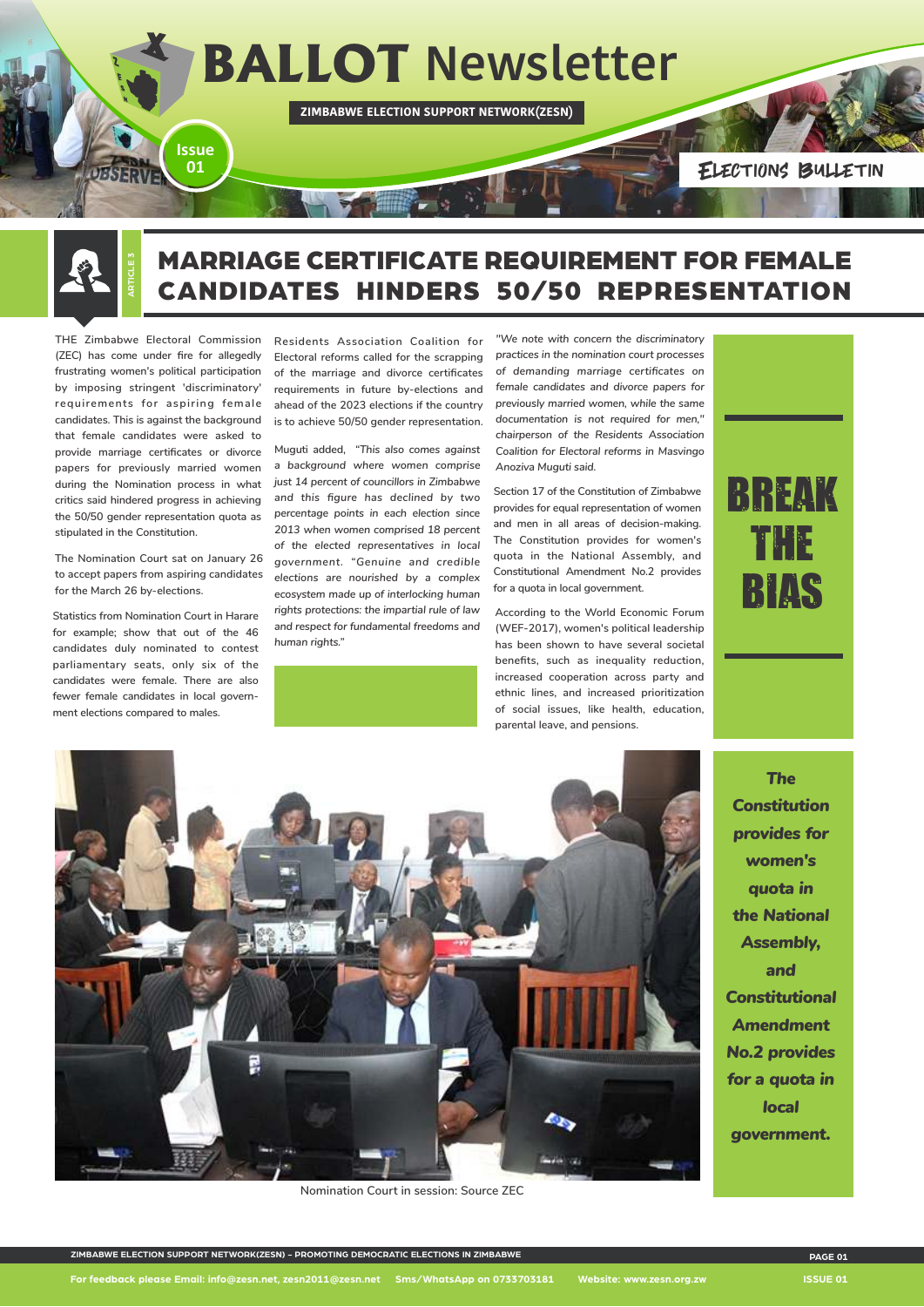Elections Bulletin

**Collectively we can all #BreakTheBias** 

**ZIMBABWE ELECTION SUPPORT NETWORK(ZESN)**

**ARTICLE 4** VOTE

# **BALLOT Newsletter**

ZESN IMPLORES ELECTORAL STAKEHOLDERS TO PUT IN PLACE MEASURES THAT WILL SEE THE IMPLEMENTATION OF FREE AND FAIR ELECTIONS

**Issue 01**

**The Zimbabwe Election Support Network (ZESN) has urged electoral stakeholders to put in place measures that will see the implementation of free, fair and credible elections as the country sets for both by-elections and 2023 harmonized elections.**

**Civil Society Organizations have continuously been urging opposition parties and electoral stakeholders in the country to lobby for electoral reforms before harmonised elections scheduled for next year.** 

**ZESN's Electoral Reforms Tracking Tool reports compilation for the period of January to July 2021 and August 2021 to January 2022, indicated that many gaps were hindering the rebranding of the electoral terrain. ZESN said there was not much improvement on a lot of recommendations; a situation which if not rectified will affect the 2023 polls.**

*"No changes were made to the legal framework that enhanced the electoral commission. If anything, some of the changes are potentially negative to the extent that they are viewed as concentrating power in the hands of the executive who are contestants for political power themselves,"* **read the report.**

**"No legal changes took place during the period under review that enhanced voter registration and the voters' roll. The status quo still obtains.**

*"No legal provisions relating to voter education and election observation were enacted during the period under review."*

*It said the legal reforms had also been stringent to the extent of locking out the diaspora vote and therefore discrediting inclusivity.*

**"***The Constitution grants every Zimbabwean the right to vote. This Electoral Law does not give life to, as it excludes millions in the diaspora, prisons, and hospitals. In keeping with the thrust of the new dispensation to include citizens in the Diaspora in national development, the selective inclusion of Zimbabweans in the diaspora and those in places of confinement and hospitals must be reviewed*

**"This also includes citizens' hospital staff, nurses, and doctors who will be on duty on Election Day. The expansion of special voting must be considered to cater for these groups." ZESN said there was also the need to mitigate conflict and suspicions around the ballot paper by ensuring transparency in ballot paper designing and printing through the engagement of electoral stakeholders.**

*"It is also critical that the implementation of postal voting abides by the principles of free choice and secrecy of the vote contained in the Constitution and the Electoral Law. Special voting, amenable to transparent electoral principles and observation must be reinstated to guarantee the right to vote to those unable to vote on Election Day,"*

*"The electoral observer process must be made easier by removing accreditation fees and the requirement for physical presence. This is the international best practice. Polling stations added in the run-up to elections must be widely publicized to ensure they are known by relevant stakeholders, and to reduce suspicions*

**The election administration must conform to open data principles. There is need for the Zimbabwe Electoral Commission to adopt an effective communications strategy to ensure that it gets the confidence of its stakeholders and also publish audit reports on expenditure on elections administration.**



*"It is also critical that the implementation of postal voting abides by the principles of free choice and secrecy of the vote contained in the Constitution and the Electoral Law.*



**For feedback please Email: info@zesn.net, zesn2011@zesn.net Sms/WhatsApp on 0733703181 Website: www.zesn.org.zw ISSUE 01**